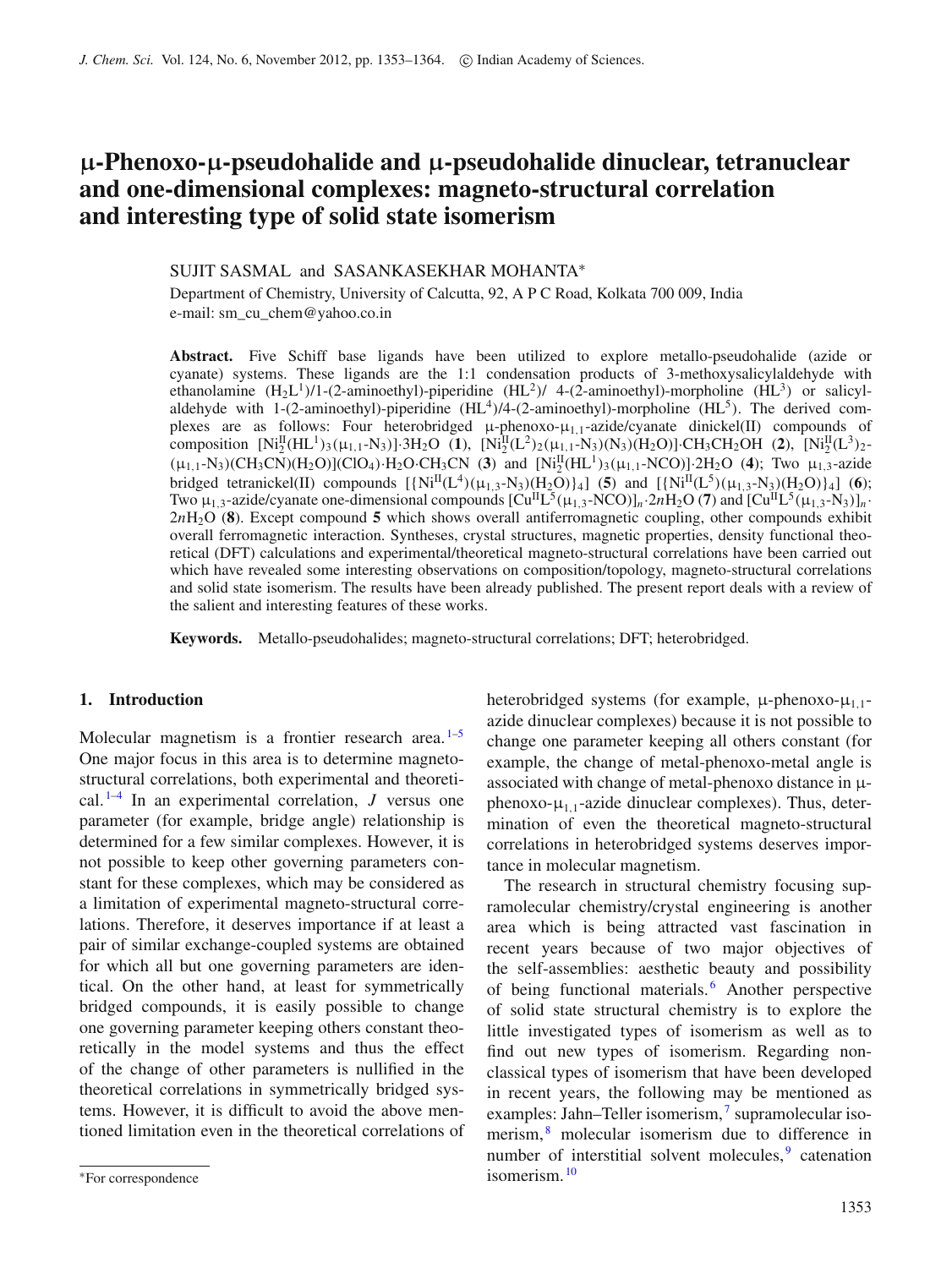

**Scheme 1.** Syntheses of **1** and **4**.

Metallo-pseudohalide, azide or cyanate, species have been always of great interest in molecular magnetism and supramolecular chemistry/crystal engineering due to a number of coordination modes of these potentially bridging ligands as well as due to their ability to mediate ferro or antiferromagnetic interactions among metal centres. The most usual bridging modes are the end-on  $(\mu_{1,1}$ -, commonly expressed as EO)<sup>1a,1d,11-17</sup> and end-to-end  $(\mu_{1,3}$ -, EE),  $1a,1d,18,19$  but some others like,  $\mu_{1,1,1}$ ,  $\frac{13,16,20,21}{1}, \mu_{1,1,3}$ ,  $\frac{14,21}{1}, \mu_{1,1,1,1}$ ,  $\frac{22}{1}, \mu_{1,1,3,3}$ ,  $\frac{23}{1}$ have been also described. This way, a number of azide/cyanate-bridged systems of different nuclearity (dinuclear, oligonuclear and polynuclear clusters) and also of 1D, 2D, and 3D topologies have been achieved and there is a considerable amount of information available on experimental and theoretical magneto-structural correlations. 1a,1d,11–23

Despite all the encouraging results, it is difficult to control the composition/topology of the metallopseudohalide species, which depends on factors like organic ligand, metal ion, solvent, stoichiometric ratio of reactants and other reaction conditions. To explore the metallo-pseudohalide species, we have



**Scheme 2.** Syntheses of **2** and **3**.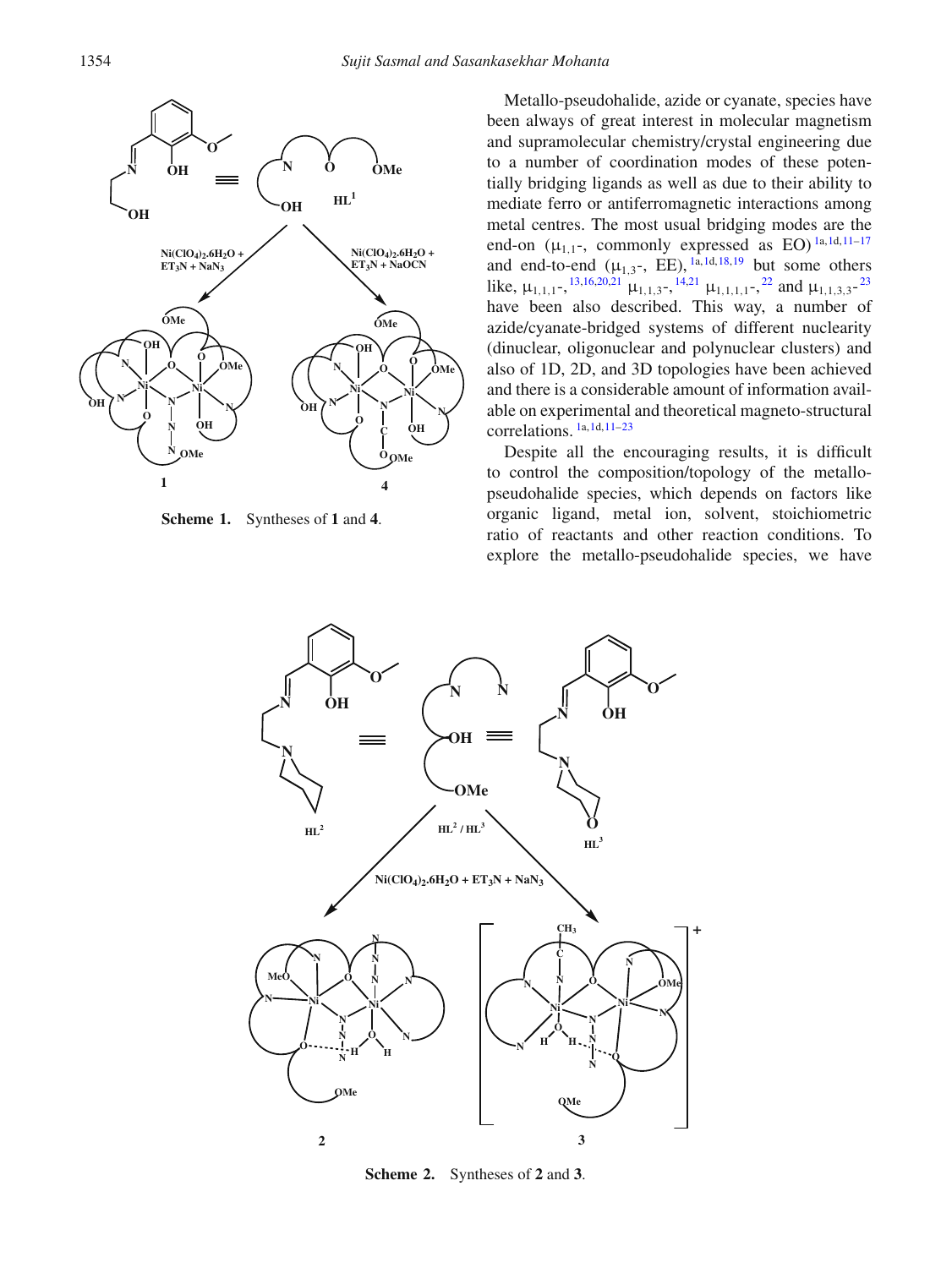used five Schiff base ligands  $H_2L^1$ ,  $HL^2$ ,  $HL^3$ ,  $HL^4$ and  $HL^5$ , which are the  $[1+1]$  condensation products of 3-methoxysalicylaldehyde with ethanolamine (for  $H_2L^1$ ) / 1-(2-aminoethyl)-piperidine (for  $HL^2$ ) /  $4-(2\text{-aminoethyl})$ -morpholine (for  $HL^3$ ) or of salicylaldehyde with 1-(2-aminoethyl)-piperidine (for  $HL^4$ ) / 4-(2-aminoethyl)-morpholine (for  $HL^5$ ). We have synthesized the following compounds using these ligands: Four heterobridged  $\mu$ -phenoxo- $\mu$ <sub>1,1</sub>azide/cyanate dinickel(II) compounds of composition  $[Ni_2^{\text{II}}(HL^1)_3(\mu_{1,1}-N_3)]\cdot 3H_2O$  (1),  $[Ni_2^{\text{II}}(L^2)_2(\mu_{1,1}-N_3)]$  $(N_3)(H_2O)$ ]·CH<sub>3</sub>CH<sub>2</sub>OH (2),  $_{2}^{\text{II}}(\text{L}^3)_{2}(\mu_{1,1}\text{-N}_3)$  $(CH_3CN)(H_2O)$ ](ClO<sub>4</sub>)·H<sub>2</sub>O·CH<sub>3</sub>CN (3) and [Ni<sub>2</sub><sup>1</sup>]  $(HL<sup>1</sup>)<sub>3</sub>(\mu<sub>1,1</sub>-NCO)]·2H<sub>2</sub>O$  (4); Two single end-toend azide bridged cyclic tetranickel(II) clusters of composition  $[\{Ni^{II}(L^4)(\mu_{1,3}-N_3)(H_2O)\}_4]$  (5) and  $[\{Ni^{II}(L^5)(\mu_{1,3}-N_3)(H_2O)\}_4]$  (6); Two single end-toend azide/cyanate bridged one-dimensional copper(II) systems of composition  $[Cu^{II}L^{5}(\mu_{1,3}-NCO)]_n \cdot 2nH_2O$  $(7)$ ,  $[Cu^{II}L^{5}(\mu_{1,3}-N_{3})]_{n}$   $\cdot 2nH_{2}O(8)$ . Single crystal X-ray structure determination and variable-temperature/field magnetic studies have been done for all these eight



**Scheme 3.** Syntheses of **5** and **6**.



**Scheme 4.** Syntheses of **7** and **8**.

compounds. Density functional theoretical calculations on magnetic properties have been carried out for **1**–**3**, **5** and **6**. Interesting experimental and theoretical magneto-structural correlations have been determined and new types of isomerism have been observed. The results have been already published. 24–28 A review of the salient features of these works is being presented here.

#### **2. Outline of syntheses**

The dinickel(II) or tetranickel(II) complexes **1**–**6** are readily obtained in high yield from the reaction of the corresponding Schiff base ligand  $H_2L^1$ / HL<sup>2</sup>/HL<sup>3</sup>/HL<sup>4</sup>/HL<sup>5</sup>, nickel(II) perchlorate hexahydrate, triethylamine and sodium azide/cyanate in 3:2:6:2 ratio (for **1** and **4**) or in 1:1:1:4 ratio (for **2**, **3**, **5** and **6**). For the copper(II) systems **7** and **8**, the Schiff base: copper(II) perchlorate hexahydrate: sodium azide/cyanate ratio of 1:1:4 was used; the use of the base triethylamine was not required in these cases. The syntheses of the eight compounds are demonstrated in schemes 1, 2, 3 and 4.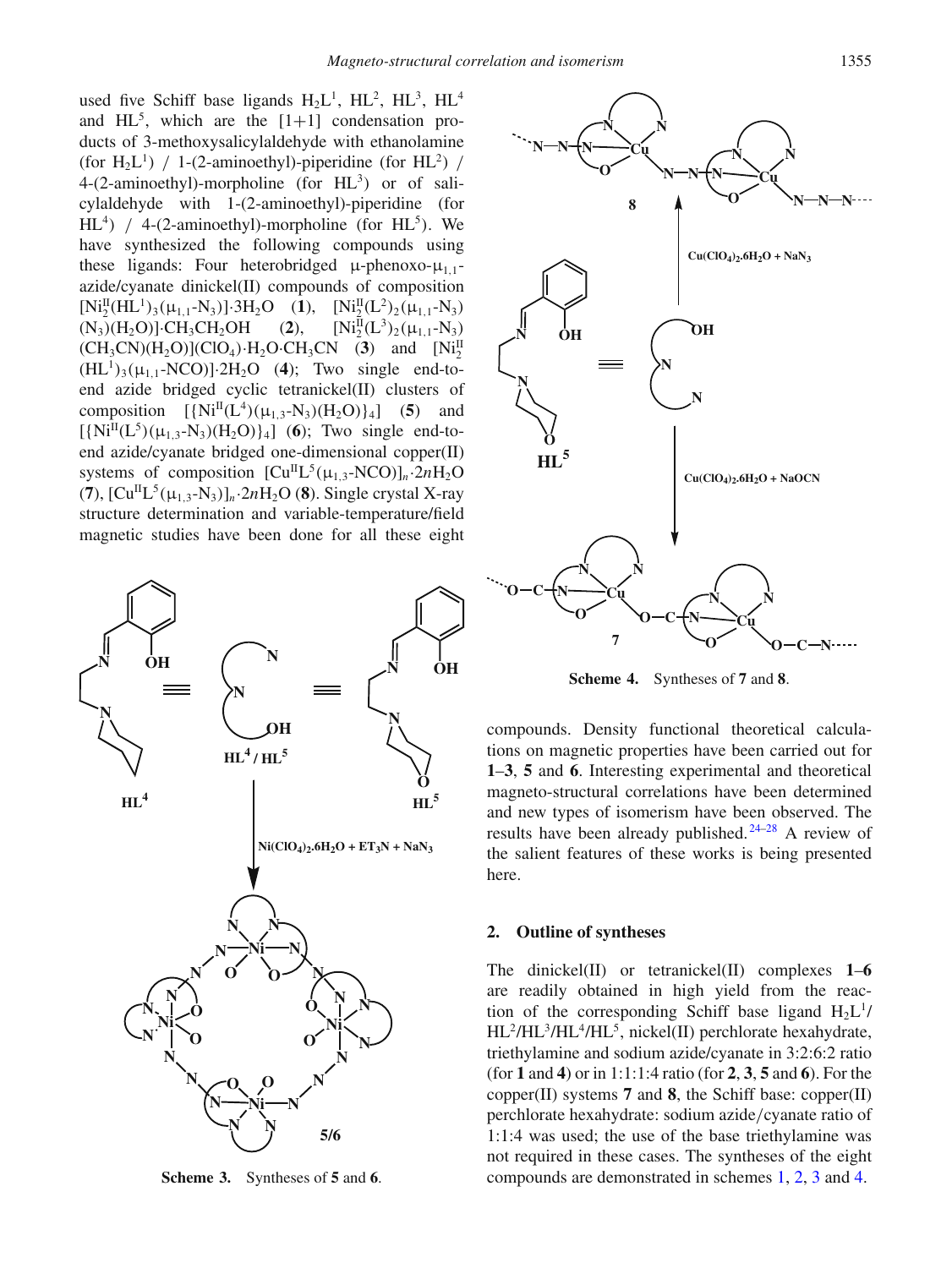# **3. Crystal structures, and magneto-structural correlations of heterobridged** µ**-phenoxo-**µ**<sup>1</sup>**,**<sup>1</sup> azide/cyanate dinickel(II) compounds: Combined experimental and theoretical exploration24–26**

Crystal structures of  $Ni_2^{\text{II}}(HL^1)_3(\mu_{1,1}-N_3)$ ]·3H<sub>2</sub>O (1) and  $[Ni_2^{\text{II}}(L^2)_2(\mu_{1,1}-N_3)(N_3)(H_2O)]$ ·CH<sub>3</sub>CH<sub>2</sub>OH (2) are shown in figures 1 and 2, while the crystal structures of  $[Ni_2^{\text{II}}(L^3)_2(\mu_{1,1}-N_3)(CH_3CN)(H_2O)](ClO_4)$ .  $H_2O \cdot CH_3CN$  (3) and  $[Ni_2^{\text{II}}(HL^1)_3(\mu_{1,1} - NCO)] \cdot 2H_2O$ (**4**) are shown in figures S1 and S2 (supplementary informations). The structures reveal that  $1-3$  are  $\mu$ phenoxo- $\mu_{1,1}$ -azide dinickel(II) compounds, while 4 is a  $\mu$ -phenoxo- $\mu$ <sub>1,1</sub>-cyanate dinickel(II) compound.

The azide analogue **1** and the cyanate analogue **4** are derived from the same ligand and have similar type of structures containing three monodeprotonated ligands,  $[HL^1]^-$ , in which the phenoxo moiety is deprotonated. Among the three phenolate oxygen atoms of three  $[HL^1]^-$ , one bridges the two metal ions, while each of the remaining two is coordinated to each of the two metal ions in monodentate fashion. Of the three alcohol oxygen atoms, one is uncoordinated, while each of the other two coordinates to each of the two metal ions in monodentate fashion. Among the three imine



**Figure 1.** Crystal structure of  $[Ni_2^{\text{II}}(HL^1)_3(\mu_{1,1}-N_3)] \cdot 3H_2O$ (**1**). Hydrogen atoms, except of three alcohol moieties, and three water molecules are deleted for clarity.  $24,29$ 



**Figure 2.** Crystal structure of  $[Ni_2^{\text{II}}(L^2)_2(\mu_{1,1}-N_3)(N_3)$ (H2O)]·CH3CH2OH (**2**). Hydrogen atoms, except those of water molecule, and solvated ethanol molecule are omitted for clarity. 26,30

nitrogen atoms, two are coordinated to one metal ion, while the third coordinates to the second metal centre. Of the three ethereal oxygen atoms, one is coordinated to one metal ion, while the other two remain uncoordinated. In addition to the phenoxo bridge, the two metal centres are also bridged by the nitrogen atom of an end-on azide (in **1**) or cyanate (in **4**) ligand.

Compounds **2** and **3** contain two deprotonated ligands,  $[L^2]^{-}/[L^3]^{-}$ . While one of the two phenoxo oxygen atoms of two  $[L^2]^{-}/[L^3]^{-}$  bridges the two metal ions, the second phenoxo oxygen atom coordinates one metal ion. The two metal ions are additionally bridged by the nitrogen atom of an end-on azide ligand. Among the two methoxy oxygen atoms of two  $[L^2]^{-}/[L^3]^{-}$ , one is non-coordinated, while the second is coordinated to one metal centre. Each of the two metal ions are coordinated also to the imine and piperidine (for **2**)/morpholine (for **3**) nitrogen atoms of each of the two  $[L^2]$ <sup>-</sup>/[ $L^3$ ]<sup>-</sup>.

Magnetic properties of the heterobridged  $\mu$ -phenoxo- $\mu_{1,1}$ -azide/cyanate dinickel(II) compounds **1–4** are shown in figures 3, 4, supplementary figures S3 and S4, respectively, as  $\chi_M T$  versus *T* plots. The profiles indicate that the metal centres in all the four compounds are ferromagnetically coupled. Using the Hamiltonian **H** = −2*J* ( $S_1 \cdot S_2$ ) + *D*<sub>1</sub>  $[S_{Z,1}^2]$  + *D*<sub>2</sub>  $[S_{Z,2}^2]$ , good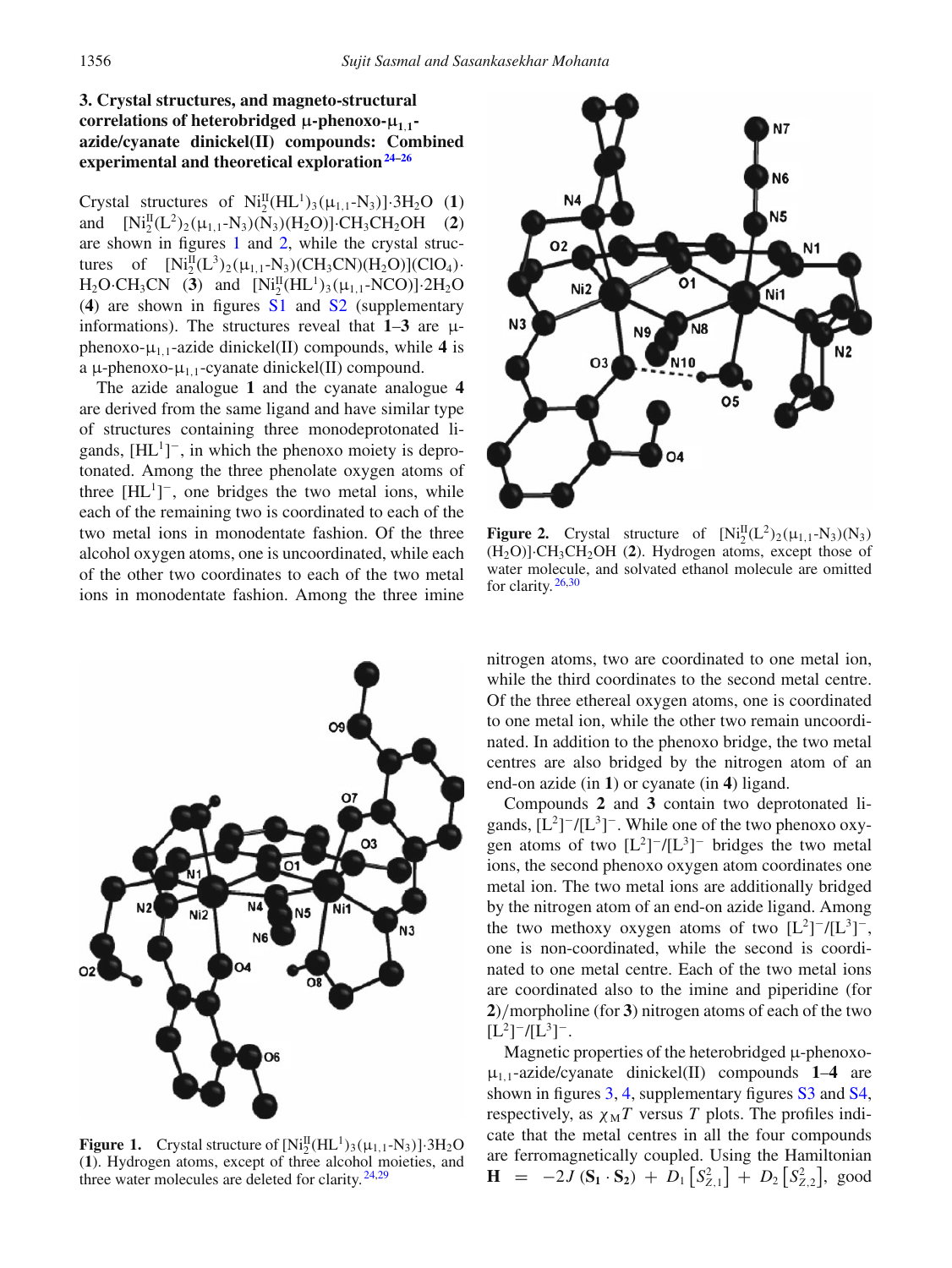

**Figure 3.**  $\chi_M T$  vs. *T* plots for  $[Ni_2^H(HL^1)_3(\mu_{1,1}-N_3)]$ . 3H2O (**1**). Symbols and solid lines represent the observed and calculated data, respectively. 24,29

quality simulations are obtained (figures 3, 4, supplementary figures S3 and S4) with following parameters:  $J = 5.0 \text{ cm}^{-1}$ ,  $g = 2.23$ ,  $D_1 = 29.2 \text{ cm}^{-1}$  and  $D_2 =$  $10.7 \text{ cm}^{-1}$  for **1**;  $J = 16.6 \text{ cm}^{-1}$ ,  $g = 2.2$  and  $D_1 =$  $D_2 = -7.3 \text{ cm}^{-1}$  for **2**;  $J = 16.92 \text{ cm}^{-1}$ ,  $g = 2.2$  and  $D_1 = D_2 = -6.41$  cm<sup>-1</sup> for **3**;  $J = 3.33$  cm<sup>-1</sup>,  $g = 2.24$ and  $D_1 = D_2 = |6.68| \text{ cm}^{-1}$  for 4.

Both the phenoxo and azide routes are responsible for the superexchange between the metal centres in a



**Figure 4.**  $\chi_M T$  vs. *T* plots for  $[Ni_2^H(L^2)_2(\mu_{1,1}-N_3)(N_3)$  $(H_2O)$ ]·CH<sub>3</sub>CH<sub>2</sub>OH (2). Symbols and solid lines represent the observed and calculated data, respectively.  $26,30$ 

heterobridged  $\mu$ -phenoxo- $\mu$ <sub>1,1</sub>-azide compound, such as **1**–**3**. So, the nickel–azide–nickel and nickel– phenoxo–nickel angles and two nickel–azide and two nickel–phenoxo distances should be the governing factors for the *J* values in these compounds. Magnetic and structural parameters of the **1**–**3** and also of the only two previously reported  $\mu$ -phenoxo- $\mu_{1,1}$ -azide dinickel(II) compounds are summarized in table 1.

For the two compounds 1 and IA (table  $1$ ), <sup>31a</sup> *J* values are drastically different; 5.0 cm<sup>−</sup><sup>1</sup> for **1** and 25.6 cm<sup>−</sup><sup>1</sup> for **IA**. Of the four governing parameters, the nickel–azide–nickel and nickel–phenoxo–nickel angles and both the nickel–phenoxo distances are practically identical for these two compounds. Only the nickel– azide bond distances are different; 2.09 and 2.21 Å for **1** and 2.13 and 2.15 Å for **IA**. Clearly, the significant difference in the *J* values arises due to difference in nickel–azide bridge distances. Thus, interestingly, these two compounds represent a unique pair for which all but one governing parameters are identical and also represent a unique pair demonstrating the bridge distance dependency of exchange integral. The asymmetry (0.12 Å in **1**, 0.02 Å in **IA**) in the two nickel–azide bond distances are greater in **1** than in **IA**. Thus, it seems that more the asymmetry in the two nickel–azide bond distances less the strength of ferromagnetic interaction. Such *J* versus asymmetry correlation is also valid for compound 2 (table 1;  $J = 16.6 \text{ cm}^{-1}$ , asymmetry  $= 0.06$  Å), although other governing parameters of **2** are not identical with those of **1** or **IA** and thus the *J* versus asymmetry correlation can be considered as more strengthened. On the other hand, the *J* and asymmetry of compounds **3** and **IB**31b are not in line with this correlation. So, it seems that although asymmetry in the two nickel–azide bond distances has some profound roles, the overall interaction is a composite effect of several parameters. Therefore, we have performed density functional theoretical calculations on the magnetic properties of **1**–**3** and **IA**. We have also determined theoretical magneto-structural correlations to get more insight regarding the role of the possible governing parameters, including asymmetry in the two nickel–azide bond distances.

Broken symmetry density functional calculations<sup>32</sup> of exchange interaction provide good numerical estimate of *J* values compared to experiments (table 1). Taking compound **2** as the model system, we have developed three different correlations. As mentioned in introduction section, the presence of dissimilar bridges prevents variation of only one structural parameter at a time to develop correlations. Therefore, we have defined three parameters  $(\alpha, \beta \text{ and } \gamma)$  to vary two parameters (angles as well as the Ni–O or Ni–N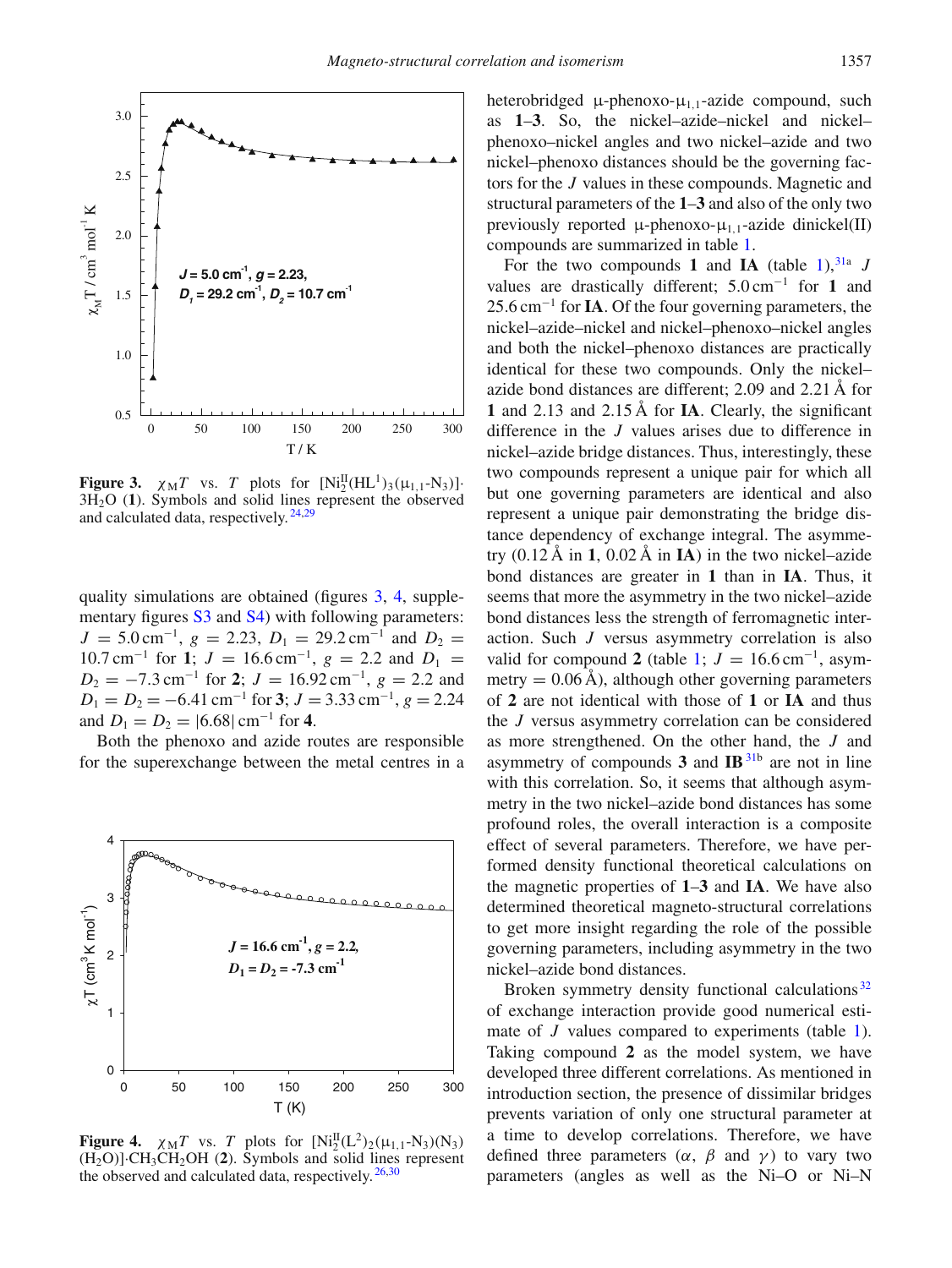|          |                                         | Table 1. Magnetic and structural parameters of the five µ-pheno |                                                                          |                      |                                                                    | oxo-μ <sub>1.1</sub> -azide dinickel(II) compounds. <sup>26,30</sup> |                               |                                                                    |                                 |                              |               |               |
|----------|-----------------------------------------|-----------------------------------------------------------------|--------------------------------------------------------------------------|----------------------|--------------------------------------------------------------------|----------------------------------------------------------------------|-------------------------------|--------------------------------------------------------------------|---------------------------------|------------------------------|---------------|---------------|
| ompounds | $J_{\rm{Expt.}}$<br>(cm <sup>-1</sup> ) | $\left(\text{cm}^{-1}\right)$<br>J <sub>DFT</sub>               | <b>IN-N-IN IN-0-IN</b><br>$\odot$                                        | $\odot$              | $Vi-O(A)$                                                          | Average<br>Vi-O(Å)                                                   | $Ni-O(A)$<br><b>Asymmetry</b> | Vi-N(Å)                                                            | vi-N(Å)<br>Average              | symmetry ir<br>Vi-N(A)       | Ref.          |               |
|          |                                         |                                                                 |                                                                          |                      |                                                                    |                                                                      |                               |                                                                    |                                 |                              |               |               |
|          |                                         |                                                                 |                                                                          |                      |                                                                    |                                                                      |                               |                                                                    |                                 |                              |               |               |
|          | 5.0<br>16.9<br>16.9<br>2.85             | 14.1<br>15.8<br>15.35<br>18.5<br>12.65/10.05                    | $\begin{array}{r} 106.9 \\ 103.0 \\ 104.7 \\ 106.3 \\ 102.3 \end{array}$ | 980.98.6<br>980.98.9 |                                                                    | 1.99<br>2.035<br>2.005<br>2.02                                       |                               |                                                                    |                                 | 12<br>0.000<br>0.000<br>0.00 |               |               |
|          |                                         |                                                                 |                                                                          |                      |                                                                    |                                                                      |                               |                                                                    |                                 |                              |               |               |
|          |                                         |                                                                 |                                                                          |                      | 1.99, 1.99<br>2.01, 2.06<br>1.99, 2.02<br>1.98, 1.99<br>1.98, 2.04 |                                                                      |                               | 2.09, 2.21<br>2.08, 2.11<br>2.12, 2.15<br>2.13, 2.13<br>2.11, 2.14 | 2.15<br>2.115<br>2.114<br>2.125 |                              | ងនន្ត<br>ងន្ត | $\mathcal{S}$ |

 16.9 15.35 104.7 97.0 1.99, 2.02 2.005 0.03 2.12, 2.11 2.115 0.01 26 **IA** 25.6 18.5 106.7 96.5 1.98, 1.985 0.01 2.13, 2.14 0.02 31a<br>more in een in de de de de de de de de de la provincia de la provincia de la provincia de la provincia de la p **IB** 2.85 12.65/10.05 102.3 95.6 2.00, 2.02 0.04 2.11, 2.14 2.125 0.03 31 distances) at a time in our correlations. To underpin the role of asymmetry on the bond lengths, the asymmetry present in the bond distances were maintained same throughout.

| $Ni - N - Ni$ |
|---------------|
| $d(Ni_B-N)$   |
|               |

According to the *J* versus  $\alpha$  correlation (figure S5), the magnitude of ferromagnetic *J* is decreased with the increase of the Ni–O–Ni angle or the decrease of the Ni–O distance. As shown in figure S6, the *J* versus  $\beta$ correlation indicates that the ferromagnetic interaction is increased as the nickel–azide–nickel angle increases or nickel–azide distance decreases, with a maximum at  $\beta = 106^\circ$ . The *J* versus  $\gamma$  correlation (figure 5) reveals that ferromagnetic *J* is increased with the increase of γ to reach saturation at very large γ values. To understand the dependency of *J* on the asymmetry  $(\Delta)$  in two nickel–azide distances, which is our major goal, the change in the Ni–N–Ni angle in the *J* versus  $\gamma$  correlation is ignored to get a *J* versus asymmetry profile, as plotted in figure 6. The asymmetry values in this graph are both positive and negative with reference to the fixed  $Ni_A-N$  distance of 2.082 Å. The asymmetry is negative when  $d_{NiB-N} > 2.082$  Å, while a positive asymmetry means  $d_{NiB-N} < 2.082$  Å. Although the shape of the curve in both the positive and negative asymmetry regions is closely linear, the role of asymmetry differs; while increase in negative asymmetry decreases the ferromagnetic interaction, increase in positive asymmetry increases the ferromagnetic interaction, albeit this saturates at larger value. As evident from this plot, if the  $Ni<sub>B</sub>–N$  distance is larger than 2.082 Å (i.e., if the asymmetry is negative), an increase in asymmetry will lead



**Figure 5.** DFT-computed *J* versus  $\gamma$  correlation. <sup>26,30</sup>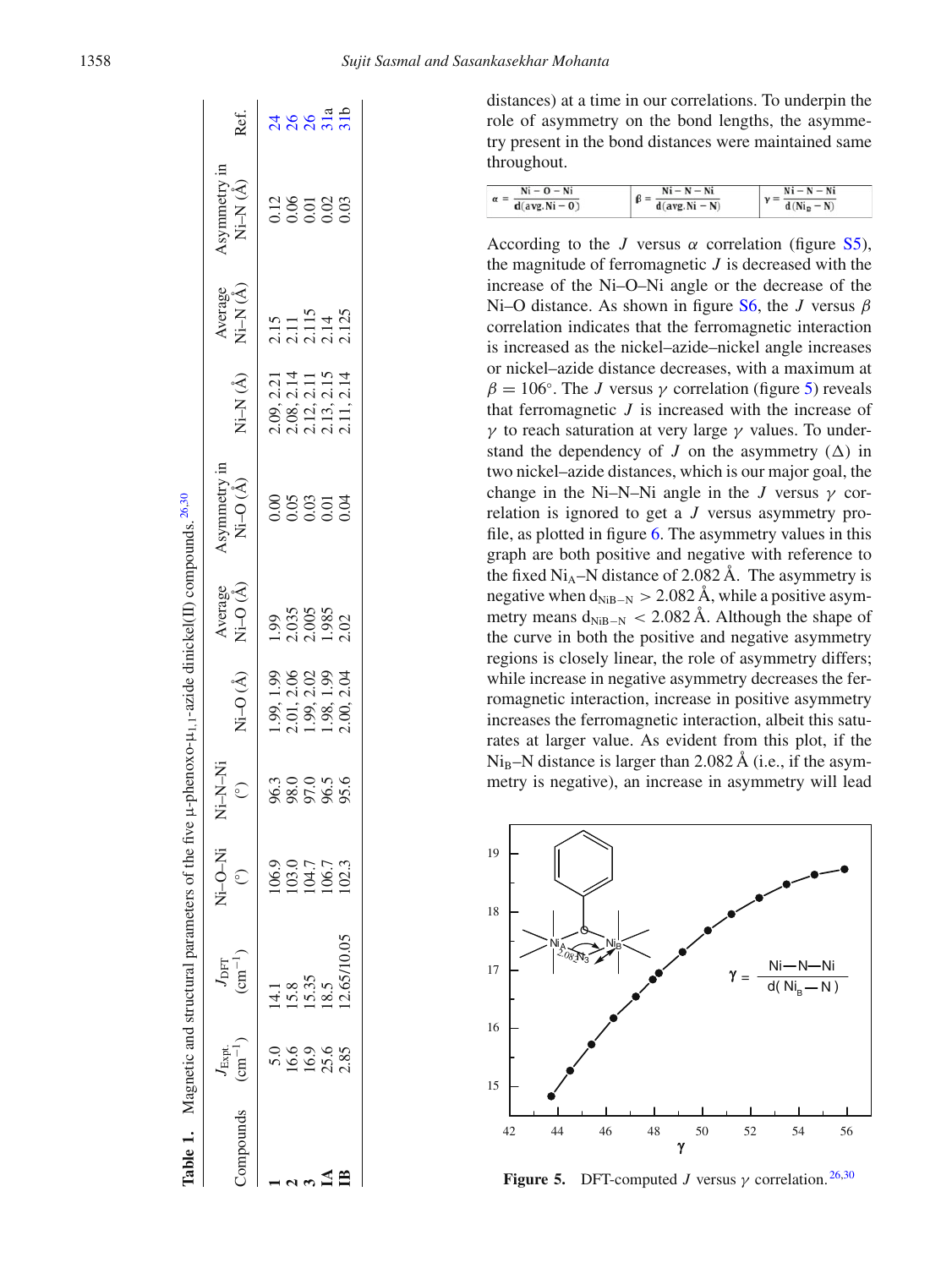

**Figure 6.** DFT-computed *J* versus asymmetry in the two Ni–N distances correlation (the variation in the Ni–N–Ni angle is ignored).  $26,30$ 



**Figure 7.** Linear magneto-structural correlation between experimental *J* and asymmetry in two nickel-azide distances. 26,30

to a smaller ferromagnetic *J* and vice versa. In fact, such a trend (where  $\Delta =$  shorter Ni–N bond distance – longer Ni–N bond distance) has been observed experimentally in **1** ( $\Delta$  is  $-0.12 \text{ Å}$  and  $J = 5.0 \text{ cm}^{-1}$ ), **2** ( $\Delta$ is  $-0.06 \text{ Å}$  and  $J = 16.6 \text{ cm}^{-1}$ ) and **IA** ( $\Delta$  is  $-0.02 \text{ Å}$ and  $J = 25.6$  cm<sup>-1</sup>); the linear magneto-structural correlation, on the basis of the experimental data of **1**, **2** and **IA**, between exchange integral and asymmetry is shown in figure 7. Thus, asymmetry in the two nickel– azide bond distances has been established both experimentally and theoretically as a major factor to govern the extent of ferromagnetic interaction in heterobridged  $\mu$ -phenoxo- $\mu_{1,1}$ -azide dinickel(II) compounds.

# **4. Crystal structures and magneto-structural correlation studies and theoretical calculations of a unique family of single end-to-end azide bridged NiII 4 cyclic clusters <sup>27</sup>**

The crystal structures of  $[\{Ni^{II}(L^4)(\mu_{1,3}-N_3)(H_2O)\}_4]$ (5) and  $[\{Ni^{II}(L^5)(\mu_{1,3}-N_3)(H_2O)\}_4]$  (6) are shown in figures 8 and 9. Overall, the structures of both species **5** and **6** can be described in a similar way; where all Ni<sup>II</sup> centres within each molecule are hexacoordinated and bounded to  $[L^4]$ <sup>-</sup> or  $[L^5]$ <sup>-</sup> through the phenoxo oxygen, imine and piperidine/morpholine nitrogen atoms of the corresponding ligand. The remaining coordination sites are satisfied by one molecule of  $H_2O$  and two nitrogen atoms from  $N_3^-$  anions. The latest act as bridges between  $Ni<sup>II</sup>$  ions and eventually, only four azido groups are linked to the same number of  $Ni<sup>II</sup>$  centres resulting in the formation of cyclic  $[Ni_4^{\text{II}}]$  systems. Interestingly, compounds **5** and **6** are the sole examples of tetranuclear clusters generated exclusively by end-to-end azide bridging ligands to date.



**Figure 8.** Crystal structure of  $[\{Ni^{II}(L^4)(\mu_{1,3}-N_3)(H_2O)\}_4]$ (**5**). All the hydrogen atoms are omitted for clarity. 27,33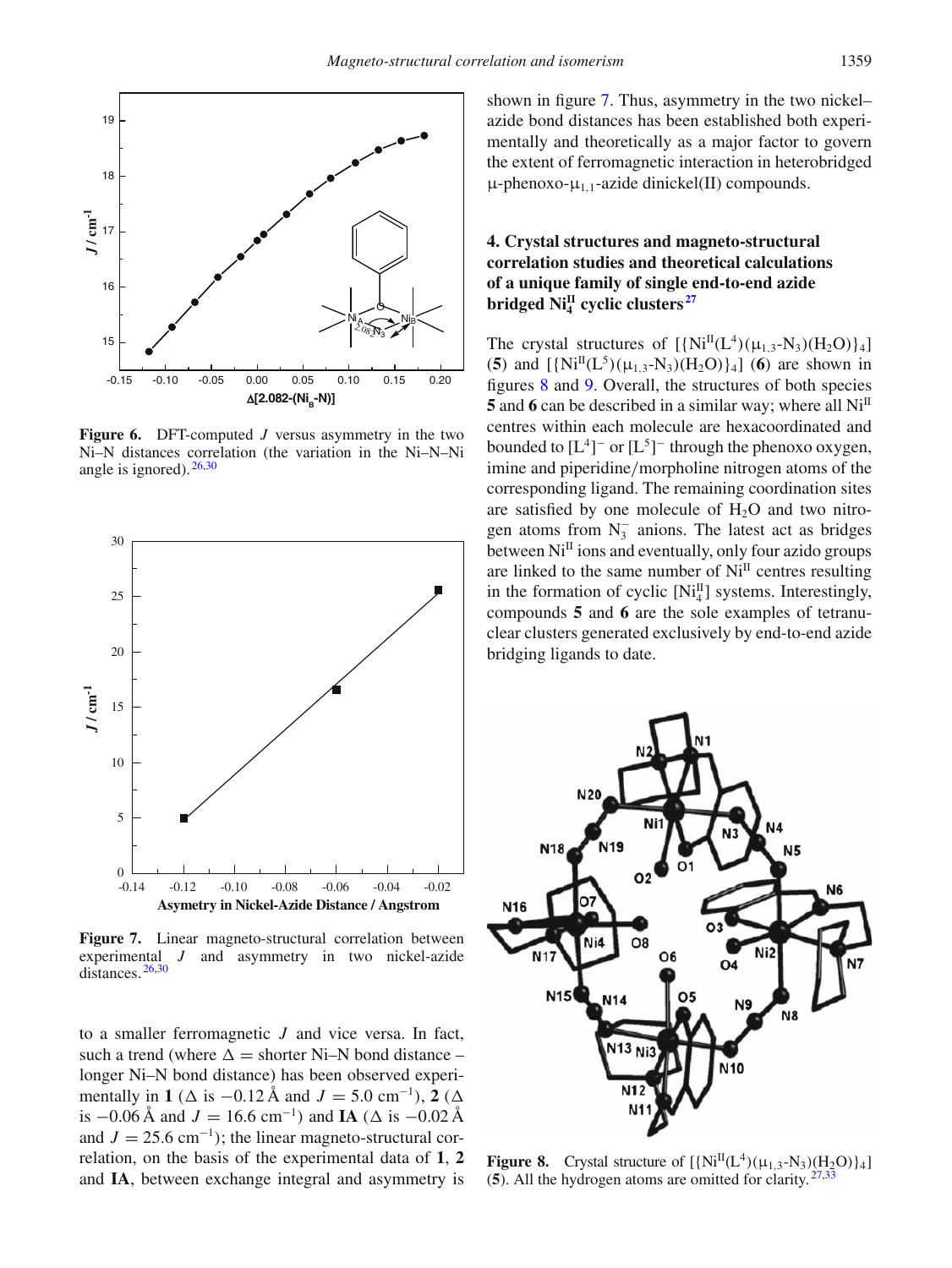

**Figure 9.** Crystal structure of  $[\{Ni^{II}(L^5)(\mu_{1,3}-N_3)(H_2O)\}_4]$ (6). All the hydrogen atoms are omitted for clarity.  $27,33$ 

The magnetic data of **5** and **6** are shown in figures 10 and 11 as  $\chi_M T$  versus *T* plots. It is interesting that the magnetic behaviour of the two complexes is drastically different; Interaction is antiferromagnetic in one, **5**, but ferromagnetic in the second, **6**. For the end-toend azide bridged systems, two key parameters which govern the magnetic properties are Ni–N–N angles and Ni–N··· N–Ni torsion angles,  $\tau$ .<sup>1,18,19</sup> Between these two, the Ni–N–N angles range almost similarly in the two complexes and so the difference in magnetic properties is expected to originate from the difference in the  $\tau$  values: three types in **5** (87.5/90.6°, 50.4° and 3.3◦ ) but two types in **6** (85.4/86.1◦ and 54.7/57.8◦ ). It is known that the interaction should be antiferromagnetic if  $\tau$  is 0 $\degree$  and the antiferromagnetism decreases as  $\tau$  increases from 0 $\degree$  to 90 $\degree$ . Hence, compound 5 has an overall moderate antiferromagnetic behaviour due to the presence of an exchange pathway with an unprecedented Ni–N··· N–Ni torsion angle  $(3.3°)$  close to 0°, while complex **6** exhibits a predominant ferromagnetic behaviour because the torsion angles in this case lie in between *ca*.  $50^\circ$  and  $90^\circ$ .

Depending on the types of the  $\tau$  values, the magnetic data of **5** were modelled/fitted with three-*J* Hamiltonian  $\mathbf{H} = -2J_a(\mathbf{S}_1 \cdot \mathbf{S}_2 + \mathbf{S}_3 \cdot \mathbf{S}_4) -2J_b(\mathbf{S}_2 \cdot \mathbf{S}_3)$  $-2J_c(\mathbf{S}_4 \cdot \mathbf{S}_1)$ , while the two-*J* Hamiltonian **H** =  $-2J_a(S_1 \cdot S_2 + S_3 \cdot S_4) -2J_b(S_2 \cdot S_3 + S_4 \cdot S_1)$  are used for **6**. The converging fitting parameters are listed in table 2. Importantly,  $J = -35.25$  cm<sup>-1</sup> corresponding to  $\tau =$ 3.3◦ and is responsible for antiferromagnetism in **5**.



Figure 10. Observed (symbols) and calculated (solid lines)  $\chi_M T$  versus *T* plots for  $[\{Ni^{II}(L^4)(\mu_{1,3}-N_3)(H_2O)\}_4]$  $(5).^{27,33}$ 



Figure 11. Observed (symbols) and calculated (solid lines)  $\chi_M T$  versus *T* plots for  $[\{Ni^{II}(L^5)(\mu_{1,3}-N_3)(H_2O)\}_4]$  (6). The inset is an isothermal  $M/N\mu_B$  vs.  $H/G$  plot at 2.0 K. <sup>27,33</sup>

To model the magnetic properties theoretically, density functional theoretical calculations  $36$  have been performed on 5 and 6 with the four- $J$  Hamiltonian  $H =$  $-2J_{12}(\mathbf{S}_1 \cdot \mathbf{S}_2) -2J_{23}(\mathbf{S}_2 \cdot \mathbf{S}_3) -2J_{34}(\mathbf{S}_3 \cdot \mathbf{S}_4) -2J_{41}(\mathbf{S}_4 \cdot \mathbf{S}_1).$ The theoretical *J* values are compared with the experimental values in table 2; the trend is nicely matched. Interestingly, DFT-computed *J* values reproduce the trend of the  $\chi_M T$  versus *T* profile nicely (figure S7), indicating the ability of DFT methods in reproducing exchange Integrals.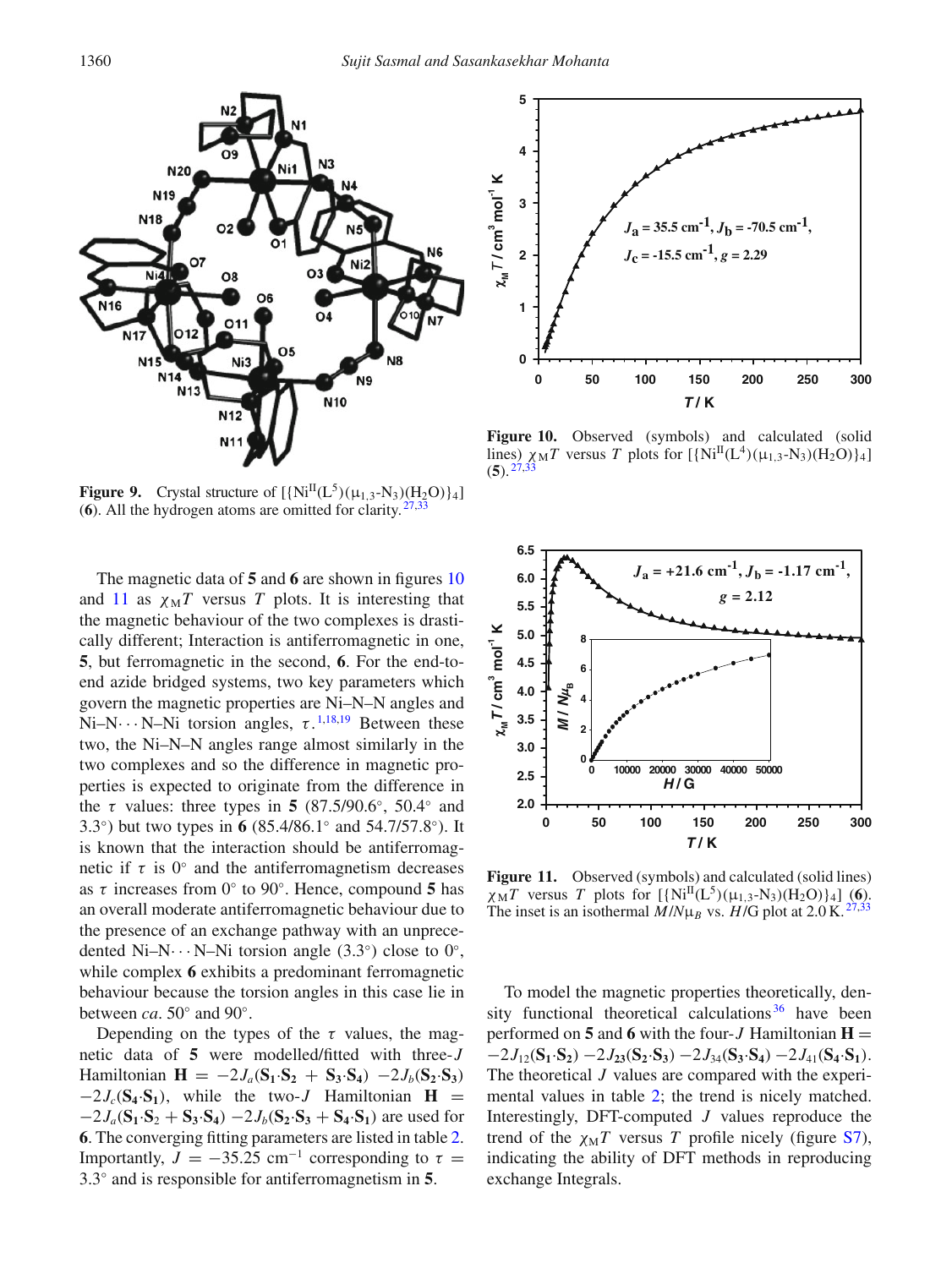| $Ni-N \cdot N-Ni$ torsion angle (°)                                        | $J$ (DFT)/ cm <sup>-1</sup> |          | $J$ (Expt)/ cm <sup>-1</sup> |       |
|----------------------------------------------------------------------------|-----------------------------|----------|------------------------------|-------|
| Antiferromagnetic compound $[\{Ni^{II}(L^4)(\mu_{1,3}-N_3)(H_2O)\}_4]$ (5) |                             |          |                              |       |
| 90.6                                                                       | $+7.45$                     | $J_{12}$ | $+17.75$                     | $J_a$ |
| 3.3                                                                        | $-42.65$                    | $J_{23}$ | $-35.25$                     | $J_b$ |
| 87.5                                                                       | $+8.55$                     | $J_{34}$ | $+17.75$                     | $J_a$ |
| 50.4                                                                       | $-9.3$                      | $J_{41}$ | $-7.75$                      | $J_c$ |
| Ferromagnetic compound $[\{Ni^{II}(L^5)(\mu_{1,3}-N_3)(H_2O)\}_4]$ (6)     |                             |          |                              |       |
| 85.4                                                                       | $+7.05$                     | $J_{12}$ | $+10.8$                      | $J_a$ |
| 54.7                                                                       | $-2.25$                     | $J_{23}$ | $-0.58$                      | $J_b$ |
| 86.1                                                                       | $+7.75$                     | $J_{34}$ | $+10.8$                      | $J_a$ |
| 57.8                                                                       | $-0.6$                      | $J_{41}$ | $-0.58$                      | $J_b$ |

**Table 2.** Torsion angles and experimental and density functional theoretical *J* values for single end-to-end azide bridged tetranickel(II) compounds **5** and **6**.



**Figure 12.** Crystal structures of  $\left[\text{Cu}^{\text{II}}\text{L}^5(\mu_{1,3}-\text{N}_3)\right]_n \cdot 2n\text{H}_2\text{O}$  (8) and  $\left[\text{Cu}^{\text{II}}\text{L}^5(\mu_{1,3}-\text{N}_3)\right]_n \cdot 2n\text{H}_3$  $N_3$ ) $\vert n^2$  $n$ H<sub>2</sub>O (**VIIIA**). Hydrogen atoms and water molecules are not shown for clarity. Symmetry codes for **8**: A, −x, −0.5+y, 0.5–z; B, −x, 0.5+y, 0.5–z ; C, x, −1+y, z. Symmetry codes for **VIIIA**: A, 2–x, 0.5+y, 0.5–z ; B, 2–x, −0.5+y, 0.5–z ; C, x,  $y-1$ , z.  $28,34,35$ 

## **5. Crystal structures and magnetic properties of two one-dimensional end-to-end azide/cyanate bridged copper(II) compounds: new type of solid state isomerism<sup>28</sup>**

The perspective views of the end-to-end azide/ cyanate bridged one-dimensional copper(II) systems  $[Cu^{II}L^{5}(\mu_{1,3}-NCO)]_{n} \cdot 2nH_{2}O$  (7) and  $[Cu^{II}L^{5}(\mu_{1,3}-O)]_{n}$  $N_3$ )<sub>ln</sub>·2*n*H<sub>2</sub>O (8) are shown in figures S8 and S12, respectively. While the phenoxo oxygen atom and imine and morpholine nitrogen atoms of one deprotonated ligand,  $[L^5]$ <sup>-</sup>, satisfy the three coordination positions, the remaining two coordination positions of the pentacoordinated and distorted square pyramidal metal centre are satisfied by two nitrogen atoms of two end-to-end bridging azide ligands for **8** and by one nitrogen atom and one oxygen atom of two end-to-end bridging cyanate ligands for **7**.



**Figure 13.** Fittings of the  $\chi_M T$  vs. *T* of  $\left[ \text{Cu}^{\text{II}} \text{L}^5(\mu_{1,3} \cdot ) \right]$  $N_3$ ]<sub>*n*</sub>·2*n*H<sub>2</sub>O (8) between 2.0 and 300.0 K. The experimental data is shown as squares and the solid lines correspond to the theoretical values. Inset shows  $\chi_M$  vs. *T* data. <sup>28,35</sup>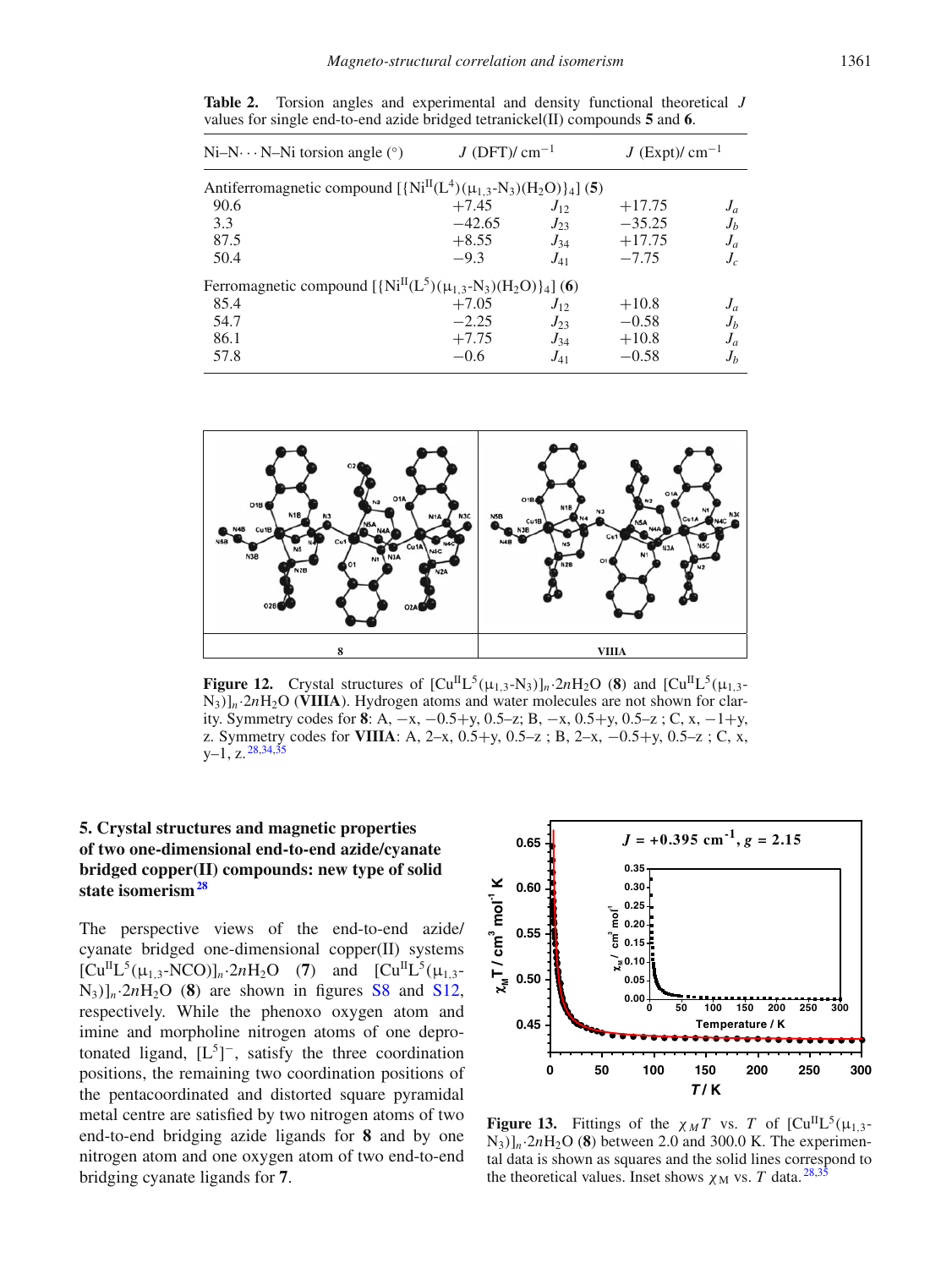Table 3. Comparison of the crystallographic data of  $[Cu^{II}L^{5}(\mu_{1,3}-N_{3})]_{n}\cdot 2nH_{2}O$  (8) and  $[Cu^{II}L^{5}(\mu_{1,3}-N_{3})]_{n}$ .  $2nH<sub>2</sub>O$  (**VIIIA**).

|                       | 8                        | VIIIA                    |
|-----------------------|--------------------------|--------------------------|
| Formula               | $C_{13}H_{17}N_5O_4Cu^a$ | $C_{13}H_{21}N_5O_4Cu^a$ |
| Formula weight        | 370.86 $a$               | 374.90 $a$               |
| Crystal colour        | Blue                     | Blue                     |
| Crystal system        | Monoclinic               | Monoclinic               |
| Space group           | $P2_1/c$                 | $P2_1/c$                 |
| $a, \AA$              | 9.4934(15)               | 9.497(6)                 |
| $b, \AA$              | 9.2962(14)               | 9.410(2)                 |
| $c, \AA$              | 18.377(3)                | 18.232(8)                |
| $V, \AA^3$            | 1606.4(4)                | 1604.5(13)               |
| $\alpha,$ $^{\circ}$  | 90.00                    | 90.00                    |
| $\beta$ , $\circ$     | 97.902(2)                | 100.01(3)                |
| $\gamma$ , $^{\circ}$ | 90.00                    | 90.00                    |
| Ζ                     | 4                        | 4                        |

*<sup>a</sup>*Four water hydrogen atoms in **8** were not located.

Actual formula and formula weight are same for both.

The magnetic data of **7** and **8** are shown in figure S9 and figure  $13,^{28,35}$  respectively, as  $\chi_M T$  versus *T* plots. The profiles indicate the existence of ferromagnetic interaction in both the compounds. The magnetic data were fitted/modelled with the Hamiltonian  $\mathbf{H} = -2J\Sigma \mathbf{SA}_{\mathbf{i}} \cdot \mathbf{SA}_{\mathbf{i+1}}$ .<sup>1a,37</sup> As shown by the solid lines in figure S9 and figure 13, good quality fitting has been obtained with  $J = +0.095$  cm<sup>-1</sup> and  $g = 2.13$  for the cyanate analogue **7** and  $J = +0.395$  cm<sup>-1</sup> and  $g =$ 2.15 for the azide analogue **8**. It may be mentioned that compound **7** is the sole example of ferromagnetically coupled EE cyanate bridged 1-D copper(II) system.

Synthesis, crystal structure and magnetic properties of a compound  $[Cu<sup>H</sup>L<sup>5</sup>( $\mu$ <sub>1,3</sub>- $N$ <sub>3</sub>)]<sub>n</sub>·2*n*H<sub>2</sub>O$ (**VIIIA**) have been reported previously. <sup>34</sup> Compound  $[Cu^{II}L^{5}(\mu_{1,3}-N_{3})]_{n}$  -2*n*H<sub>2</sub>O (8) and  $[Cu^{II}L^{5}(\mu_{1,3}-N_{3})]_{n}$  $N_3$ ]<sub>n</sub>·2*n*H<sub>2</sub>O (VIIIA) are derived from the same ligand (HL<sup>5</sup>) and both have same composition. The azidebridged one-dimensional topology of both **8** and **VIIIA** are also same (figure 12). So, it may seem that **8** and **VIIIA** is the same compound. However, interestingly, the magnetic behaviour of **8** and **VIIIA** are drastically different; **8** exhibits ferromagnetic interaction with  $J = +0.395 \,\text{cm}^{-1}$ , while **VIIIA** exhibits antiferromagnetic interaction with  $J = -2.15$  cm<sup>-1</sup>. Thus, on the basis of the drastic difference in magnetic properties, it is clear that **8** and **VIIIA** is not the same compound but they are magnetic isomers. Interestingly, such type of magnetic isomerism is unprecedented. Now, comparison of the crystallographic data in table 3 reveals another interesting and unprecedented aspect: except  $\beta$ , other parameters are practically identical, revealing that this pair represents another new type of solid state isomerism which may be called crystallographic isomerism. Again, comparison of the structural parameters (table S<sub>1</sub>) indicates that some parameters are identical, while some others are different. On the basis of these similarities-dissimilarities of the structural parameters, the pair can also be called crystallographic isomerism. Now, let us look into the position of the two solvated water molecule in figure 14, revealing that positions of the water molecule are different. Moreover, the number/types of hydrogen bonds and overall supramolecular structures are also different; **8** is threedimensional (figures S10 and S11), while **VIIIA** is



**Figure 14.** Perspective views in almost same orientation of  $\text{[Cu}^{\text{II}}\text{L}^5(\mu_{1,3}-\mu_{1,3})$  $N_3$ )<sup> $]_n$ </sup>·2*n*H<sub>2</sub>O (8) and  $[Cu<sup>II</sup>L<sup>5</sup>(\mu_{1,3}-N_3)]_n$ ·2*n*H<sub>2</sub>O (VIIIA) demonstrating the difference in location of the two solvated water molecule in the two structures.  $28,34,35$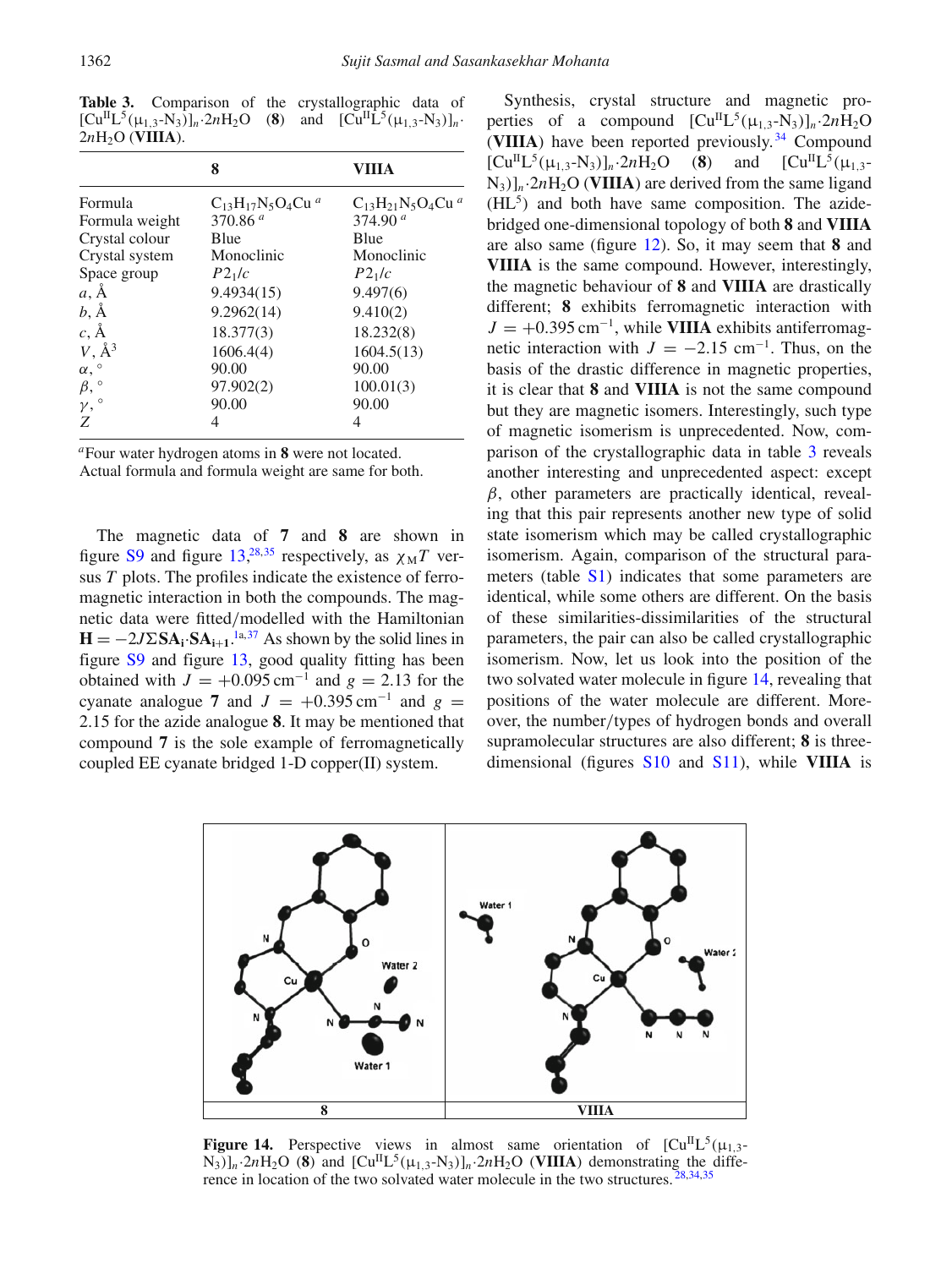two-dimensional (figure S12). Thus, **8** and **VIIIA** also represent rare example of supramolecular isomerism.

## **6. Conclusions**

The outcome of the research work reviewed here can be summarized as follows: (i) unique observation of a pair of compounds for which all but one parameters, governing magnetic exchange interaction, are identical; (ii) unique example of bridge distance dependency of exchange integral; (iii) rare determination of several density functional theoretical magneto-structural correlations in heterobridged systems; (iv) profound role of asymmetry in the two nickel–azide bond distances in governing the exchange integral in heterobridged  $\mu$ -phenoxo- $\mu_{1,1}$ -azide dinickel(II) systems, as obtained both experimentally and theoretically; (v) unique examples of only single end-to-end azide bridged tetranuclear complexes; (vi) observation of unprecedented small value,  $3.3^\circ$ , of Ni–N··· N–Ni torsion angle; (vii) demonstration of overall antiferromagnetic interaction in one single end-to-end azide bridged  $\text{Ni}_{4}^{\text{II}}$  system and overall ferromagnetic interaction in the second similar system as the function of the  $Ni-N\cdots N-Ni$  torsion angles; (viii) reasonable/excellent matching of the DFT-computed and experimental *J* values; (ix) nice matching of the trends of the experimental  $\chi_M T$  data with the  $\chi_M T$  data obtained from the DFT-computed *J* values; (x) first example of a ferromagnetically coupled end-to-end cyanate bridged one-dimensional copper(II) system; (xi) a unique pair representing new type of magnetic isomerism, new type of crystallographic isomerism and rare type of supramolecular isomerism.

### **Supplementary material**

Figures S1–S12 and table S1 are available at http://www.ias.ac.in/chemsci.

### **Acknowledgements**

Financial support from Government of India through the Department of Science and Technology (DST) (Project to SM) and the University Grants Commission (Fellowship to SS) are gratefully acknowledged.

#### **References**

1. (a) Kahn O 1993 In *Molecular magnetism*; New York: VCH; (b) Willet R D, Gatteschi D, Kahn O (eds) 1985 *Magneto-structural correlations in exchange coupled systems*; Dordrecht, The Netherlands: Reidel; (c) O'Connor C J (ed.) 1993 *Research frontiers in magnetochemistry*; World Scientific: Singapore; (d) Ribas J, Escuer A, Monfort M, Vicent R, Cortés R, Lezam L and Rojo T 1999 *Coord. Chem. Rev.* **193** 1027

- 2. (a) Thompson L K, Mandal S K, Tandon S S, Bridson J N and Park M K 1996 *Inorg. Chem.* **35** 3117; (b) Nanda K K, Thompson L K, Bridson J N and Nag K 1994 *Chem. Commun.* 1337; (c) Mohanta S, Nanda K K, Thompson L K, Flörke U and Nag K 1998 *Inorg. Chem.* **37** 1465; (d) Chaudhuri P, Wagner R, Khanra S and Weyhermuller T 2006 *Dalton Trans.* 4962
- 3. (a) Palacios M A, Mota A J, Perea-Buceta J E, White F J, Brechin E K and Colacio E 2010 *Inorg. Chem.* **49** 10156; (b) Halcrow M A, Sun J S, Huffman J C and Christou G 1995 *Inorg. Chem.* **34** 4167
- 4. (a) Ruiz E, Cano J, Alvarez S and Alemany P 1998 *J. Am. Chem. Soc.* **120** 11122; (b) Ruiz E, Alemany P, Alvarez S and Cano J 1997 *J. Am. Chem. Soc.* **119** 1297; (c) Cauchy T, Ruiz E and Alvarez S 2006 *J. Am. Chem. Soc.* **128** 15722; (d) Manca G, Cano J and Ruiz E 2009 *Inorg. Chem.* **48** 3139; (e) Triki S, Gómez-García C J, Ruiz E and Sala-Pala J 2005 *Inorg. Chem.* **45** 5501
- 5. (a) Winpenny R, (ed) 2006 *Single-molecule magnets and related phenomena*; Springer: New York; (b) Miller J S, Drillon M, (eds) 2001 *Magnetism: Molecules to materials II*; Willey-VCH: Weinheim
- 6. (a) Beer P D and Gale P A 2001 *Angew. Chem. Int. Ed.* **40** 486; (b) Lehn J-M 1995 In *Supramolecular chemistry*; Weinheim: VCH, (c) Robson R 2000 *Dalton Trans.* 3735; (d) Sauvage J-P, Ed. 1999 *Transition metals in supramolecular chemistry*; *Perspectives in supramolecular chemistry*, London: Wiley, Vol. 5; (e) Blake A J, Champness N R, Hubberstey P, Withersby M A and Schröder M 1999 *Coord. Chem. Rev.* **183** 117; (f) Lin H-H, Mohanta S, Lee C-J and Wei H-H 2003 *Inorg. Chem.* **42** 1584; (g) Nayak M, Koner R, Lin H-H, Flörke U, Wei H-H and Mohanta S 2006 *Inorg. Chem.* **45** 10764; (h) Hazra S, Koner R, Nayak M, Sparkes H A, Howard J A K and Mohanta S 2009 *Cryst. Growth Des.* **9** 3603; (i) Nayak M, Jana A, Fleck M, Hazra S and Mohanta S 2010 *Cryst. Eng. Commun.* **12** 1416; (j) Sasmal S, Majumder S, Hazra S, Sparkes H A, Howard J A K, Nayak M and Mohanta S 2010 *Cryst. Eng. Commun.* **12** 4131
- 7. Awaga K, Suzuki Y, Hachisuka H and Takeda K 2006 *J. Mater. Chem.* **26** 2516
- 8. (a) Ring D J, Aragoni M C, Champness N R and Wilson C 2005 *Cryst. Eng. Commun.* **7** 621; (b) Zhang J-P and Kitagawa S 2008 *J. Am. Chem. Soc.* **130** 907
- 9. Poulsen R D, Overgaard J, Schulman A, Østergaard C, Murillo C A, Spackman M A and Iversen B B 2009 *J. Am. Chem. Soc.* **131** 7580
- 10. Ma L and Lin W 2008 *J. Am. Chem. Soc.* **130** 13834
- 11. (a) Feng P L, Stephenson C J, Amjad A, Ogawa G, Barco E d and Hendrickson D N 2010 *Inorg. Chem.* **49** 1304; (b) Clemente-Juan J M, Mackiewicz C, Verelst M, Dahan F, Bousseksou A, Sanakis Y and Tuchagues J-P 2002 *Inorg. Chem.* **41** 1478
- 12. Demeshko S, Leibeling G, Dechert S and Meyer F 2006 *Dalton Trans.* 3458
- 13. Milios C J, Prescimone A, Sanchez-Benitez J, Parsons S, Murrie M and Brechin E K 2006 *Inorg. Chem.* **45** 7053